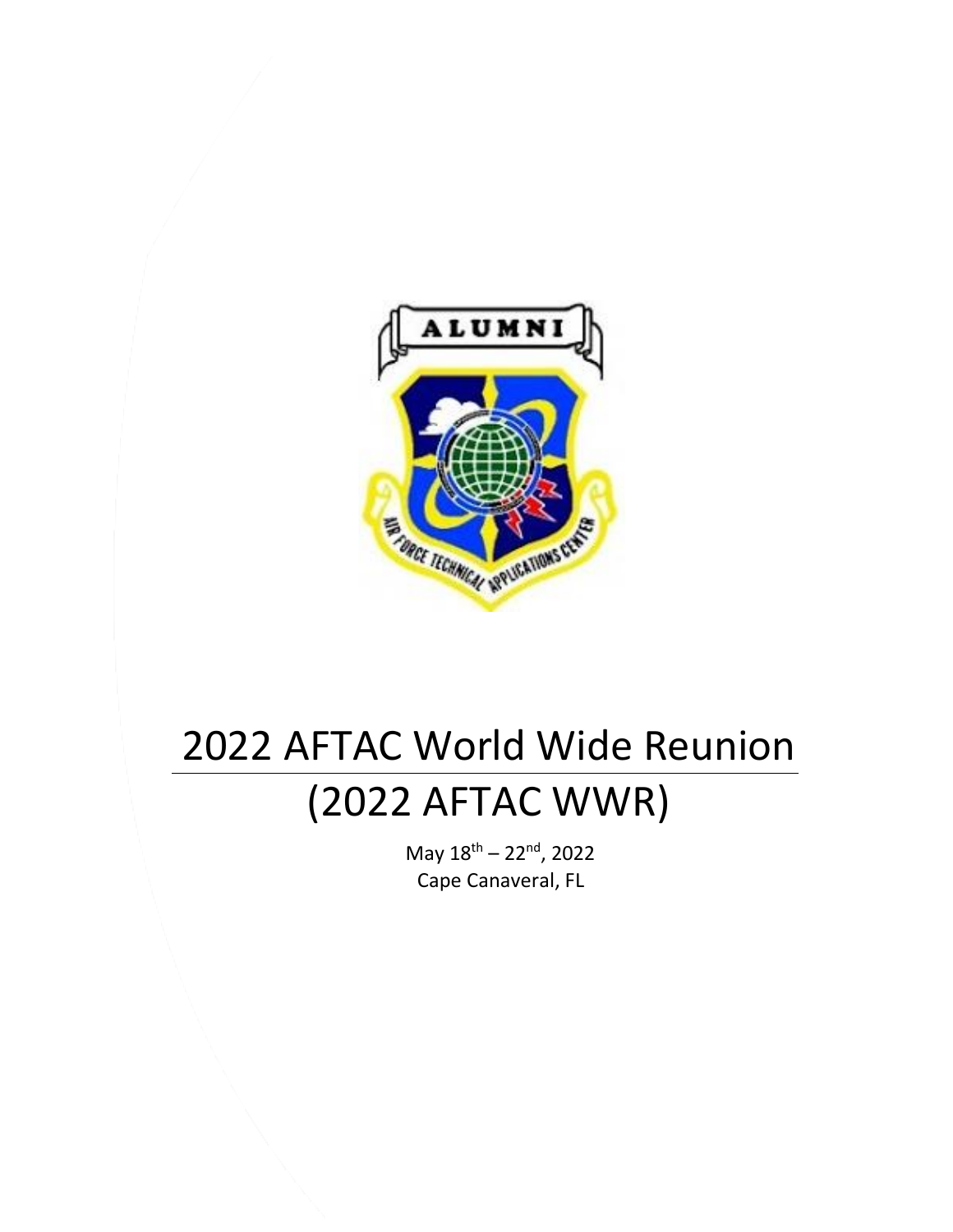

The hotel and reservation phone number: **Radisson Resort at the Port 8701 Astronaut Boulevard Cape Canaveral, FL 32920 Phone: 321-784-0000 or 321-406-5615**

Welcome to the 2022 AFTAC World Wide Reunion (2022 AFTAC WWR)! Please join us for an exciting time and events in Cape Canaveral, FL where you can connect with both old friends and make new ones! The Radisson Resort at the Port hotel, offers free Wi-Fi, a fitness center, tennis courts outdoor pools and hot tub. Each room includes a flat screen TV, mini fridge, microwave, hair dryer, ironing board and iron, a coffee maker, and free weekday newspaper. Dine at Flamingo's Restaurant for breakfast, lunch or dinner. Flamingo's offers American cuisine like appetizers, sandwiches, salads, along with seafood and steaks. There are also two bars, Flamingo's Lounge Bar where you can enjoy a drink and live music, and a Tiki Bar which is located in the pool area.

Please call the hotel at 321-784-0000 or 321-406-5615 to make your reservation. Be sure to tell the hotel you are with the Air Force Technical Applications Center for the 2022 AFTAC World Wide Reunion to obtain the discounted rate of \$149 for a Standard Room or \$179 for the Suites, plus 12% sales tax for the room. Please inform the hotel if you need a handicapped accessible room. Parking is complimentary. Please make your reservation by the cutoff date of April 18<sup>th</sup>, 2022, as after this date the rooms will be released from the group block to make room for other guests and future reservations will be subject to rate and availability. We look forward to seeing you!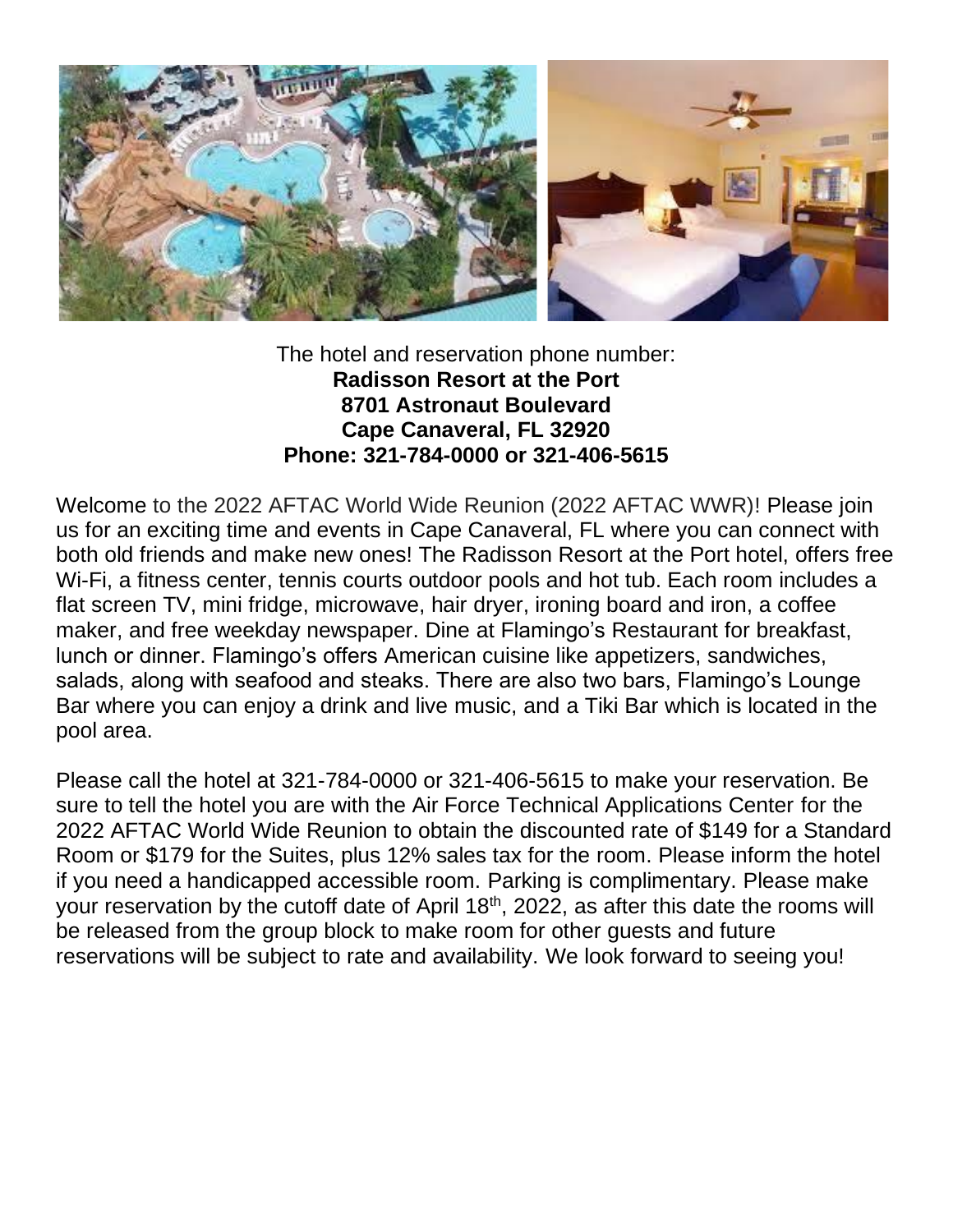**We ask for your own safety that someone accompanies you on your trip, or that you ensure your family is aware of your travel plans. Please provide us with the name and phone number of someone not attending the reunion, to be contacted in case of an emergency. Thank you.**

**Cancellation Refund Policy:** Complete refunds will be sent 30 days before the reunion minus \$18 for the processing fee per person.

### **NO REFUNDS WILL BE GRANTED AFTER April 18th, 2022.**

All tours must achieve the minimum (30) number in order to complete the tour, except for Tour #3 Golf Extravaganza. Gratuities for the driver are not included. We need all attendees to understand that the cutoff date of April 18<sup>th</sup>, 2022 is primarily to assure the minimum number for tours. **IT IS NOT A CUT OFF DATE THAT MEANS YOU CAN NO LONGER SIGN UP FOR THE REUNION.** Please be aware that if you decide onsite that you want to take a tour, it will be based on space availability on the coach(es).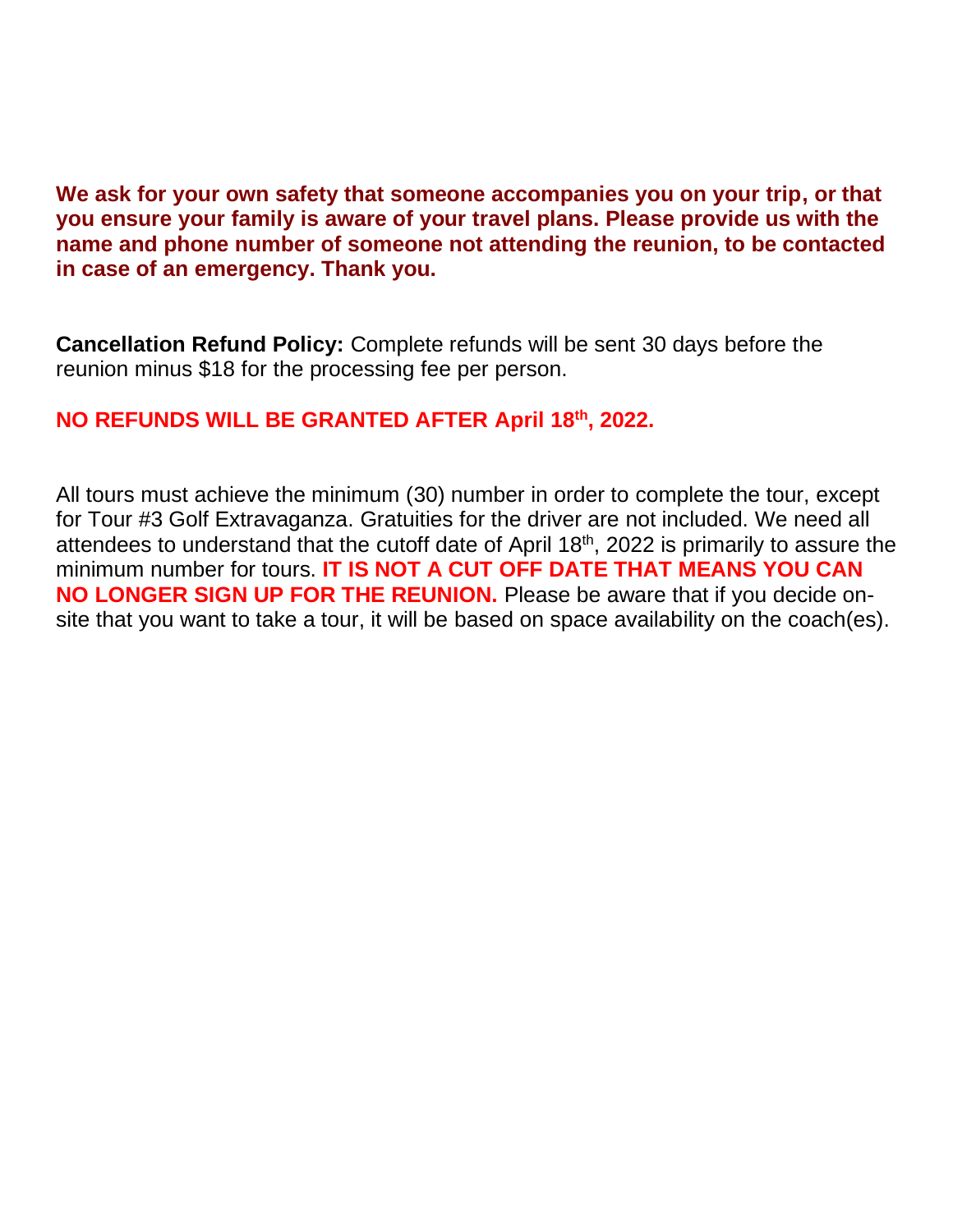## **Agenda**

**All tours include transportation and entrance fees. Meals are included only if indicated. Tours will board approximately 30 minutes prior to the departure times listed below. Please check signs available at the registration desk in the event of any changes.**

| Wednesday May 18, 2022                         |                                                                                                                                                                                                                                                                                                                                                                                                                                                                                                                                                                                                                                                                                                                                    |
|------------------------------------------------|------------------------------------------------------------------------------------------------------------------------------------------------------------------------------------------------------------------------------------------------------------------------------------------------------------------------------------------------------------------------------------------------------------------------------------------------------------------------------------------------------------------------------------------------------------------------------------------------------------------------------------------------------------------------------------------------------------------------------------|
| $3:00$ PM $- 10:00$ PM                         | <b>Reunion Check-In Desk Open</b>                                                                                                                                                                                                                                                                                                                                                                                                                                                                                                                                                                                                                                                                                                  |
| $3:00$ PM $- 10:00$ PM                         | <b>Hospitality Room Open</b><br>Jamaica and Montego Room                                                                                                                                                                                                                                                                                                                                                                                                                                                                                                                                                                                                                                                                           |
| Thursday May 19, 2022<br>$6:45$ AM $-$ 1:15 PM | Tour #1-- HQ AFTAC Building: Unit Mission Brief, Heritage<br>Room Tour, Wall of Honor Ceremony, and Burger Burn (\$27)<br>(Includes transportation and lunch.)<br>Registrations after May 6 <sup>th</sup> will not be considered due to a time<br>sensitive form submission for the base.<br>Gate check is mandatory. Security check prior to entry of<br>building is mandatory.<br>Should you wish to attend this tour please ensure that you<br>complete the form required. It is included after the registration form<br>as the last page of this brochure. This form must be to the base 10<br>days before this tour should you wish to attend the tour.<br>Please note that there are no electronic devices allowed in the HQ |
|                                                | AFTAC building. This includes any cell phones, pagers, beepers,<br>iPads, laptops, Apple watches, FitBit watches, Android watches,<br>smart pens, etc. (Storage is being worked on-site but is not<br>guaranteed for personal property.)                                                                                                                                                                                                                                                                                                                                                                                                                                                                                           |
| $2:00$ PM $-$ 4:30 PM                          | <b>Hospitality Room Open/Free Time/Reunion Check-In Desk</b><br>Open                                                                                                                                                                                                                                                                                                                                                                                                                                                                                                                                                                                                                                                               |
| $5:00$ PM $- 7:30$ PM                          | Ice Breaker/Social -- (\$25) (Includes appetizers catered by the<br>hotel) (Convention Center Ballroom) (Hospitality Room<br>Closed)                                                                                                                                                                                                                                                                                                                                                                                                                                                                                                                                                                                               |
|                                                | Dress: Nice Casual/Golf/Florida Casual                                                                                                                                                                                                                                                                                                                                                                                                                                                                                                                                                                                                                                                                                             |
|                                                | There will be an assortment of hot and cold appetizers for you to<br>enjoy while you socialize, mingle, and catch up.                                                                                                                                                                                                                                                                                                                                                                                                                                                                                                                                                                                                              |
| 8:00 PM - 10:00 PM                             | <b>Hospitality Room Open</b>                                                                                                                                                                                                                                                                                                                                                                                                                                                                                                                                                                                                                                                                                                       |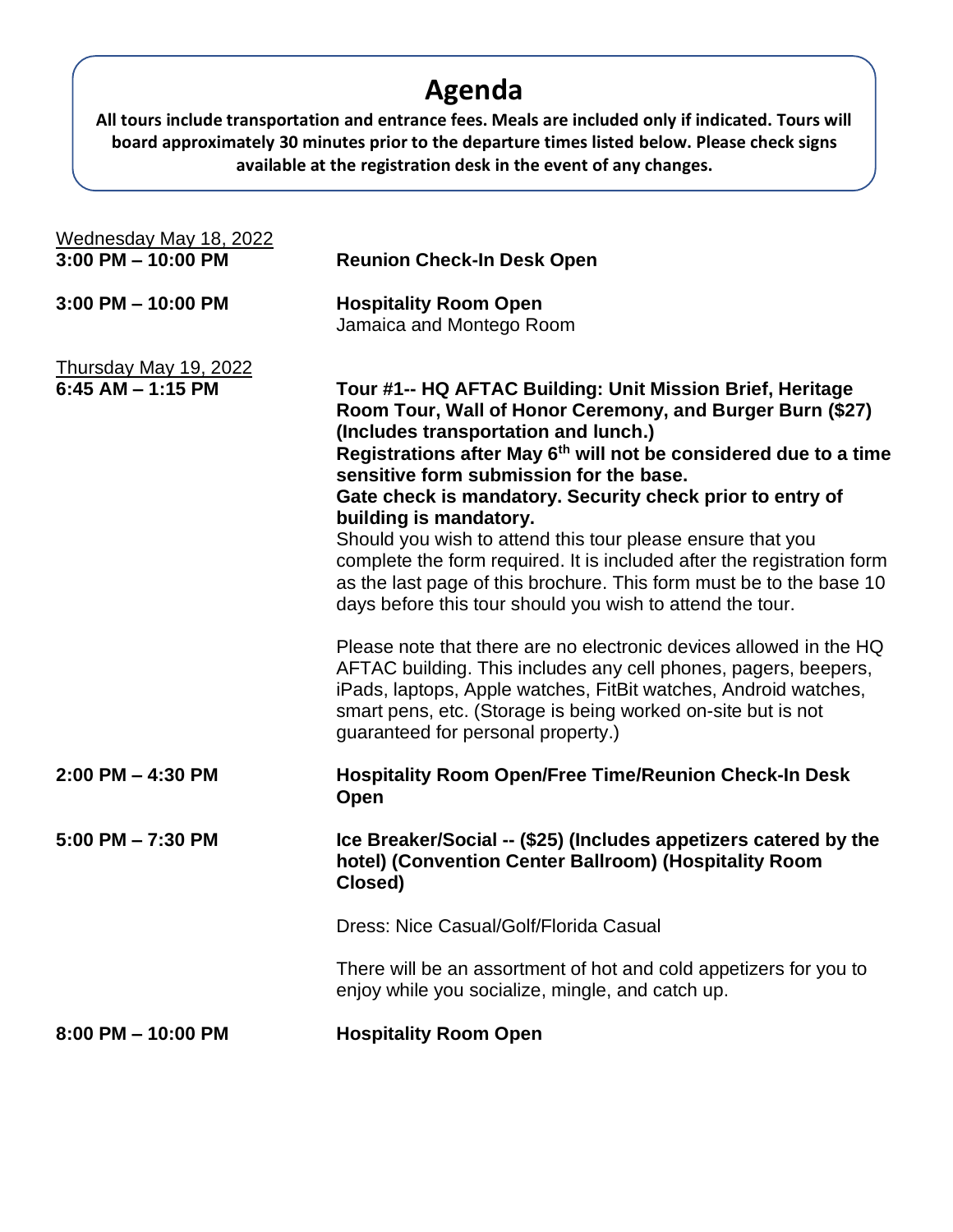# Friday May 20, 2022



#### **6:30 AM – 7:30 AM Hospitality Room Open**

#### **8:25 AM – 3:00 PM Tour #2 -- Kennedy Space Center (\$74) (Includes transportation and admission)**

Explore NASA missions into space while learning about the heroes who traveled there! You can learn all about previous NASA missions all the way to current day missions. View actual space craft from previous missions at the site that still launches rockets today. Included with admission will be: Heroes and Legends featuring the U.S Astronauts Hall of Fame • Apollo/Saturn V Center • Astronaut Encounter • Planet Play • Space Shuttle Atlantis with the Shuttle launch Experience • Rocket Garden • Journey to Mars: Explorers Wanted 3D Space Films • Character Appearances. Lunch will be on your own.

| $4:00$ PM $- 10:00$ PM                         | <b>Hospitality Room Open</b>                                                                                                                                                                                                                                                                                                                                                                                                                                                                                                                                                                                                                     |
|------------------------------------------------|--------------------------------------------------------------------------------------------------------------------------------------------------------------------------------------------------------------------------------------------------------------------------------------------------------------------------------------------------------------------------------------------------------------------------------------------------------------------------------------------------------------------------------------------------------------------------------------------------------------------------------------------------|
| Saturday May 21, 2022<br>$6:30$ AM $- 7:30$ AM | <b>Hospitality Room Open</b>                                                                                                                                                                                                                                                                                                                                                                                                                                                                                                                                                                                                                     |
| $8:00$ AM $-$ 1:30 PM                          | Tour #3 -- Golf Extravaganza (\$35) (Includes transportation and<br>golf fee)                                                                                                                                                                                                                                                                                                                                                                                                                                                                                                                                                                    |
|                                                | Played at Cocoa Beach Country Club.                                                                                                                                                                                                                                                                                                                                                                                                                                                                                                                                                                                                              |
| $2:00$ PM $-$ 4:00 PM                          | <b>Hospitality Room Open</b>                                                                                                                                                                                                                                                                                                                                                                                                                                                                                                                                                                                                                     |
| 4:30 PM $-$ 5:15 PM                            | <b>Group Photos</b><br>The onsite coordinator from ACR is a professional photographer<br>and will have an area set up for group shots - large groups, small<br>groups, couples - whatever you want. She does not charge your<br>group or ACR anything to be on-site and manage the entire<br>reunion. She does not require a minimum amount. She makes her<br>money for this event by the pictures sold. You may order whatever<br>you desire. They are printed during that day and can be picked up<br>and taken with you as you leave on Sunday at the Reunion Check-<br>In Desk. The large group shot is \$20 for an 8 X 10, others are less. |
| $5:30$ PM $-6:30$ PM                           | <b>Banquet Social (Cash Bar) (Convention Center Ballroom)</b><br>(Hospitality Room Closed)                                                                                                                                                                                                                                                                                                                                                                                                                                                                                                                                                       |
|                                                | Dress: Dressy or Semi-Formal/Coat & Tie                                                                                                                                                                                                                                                                                                                                                                                                                                                                                                                                                                                                          |
| $6:30$ PM $-6:45$ PM                           | <b>Seating/Opening Remarks/Introductions/National</b><br><b>Anthem/Invocation</b>                                                                                                                                                                                                                                                                                                                                                                                                                                                                                                                                                                |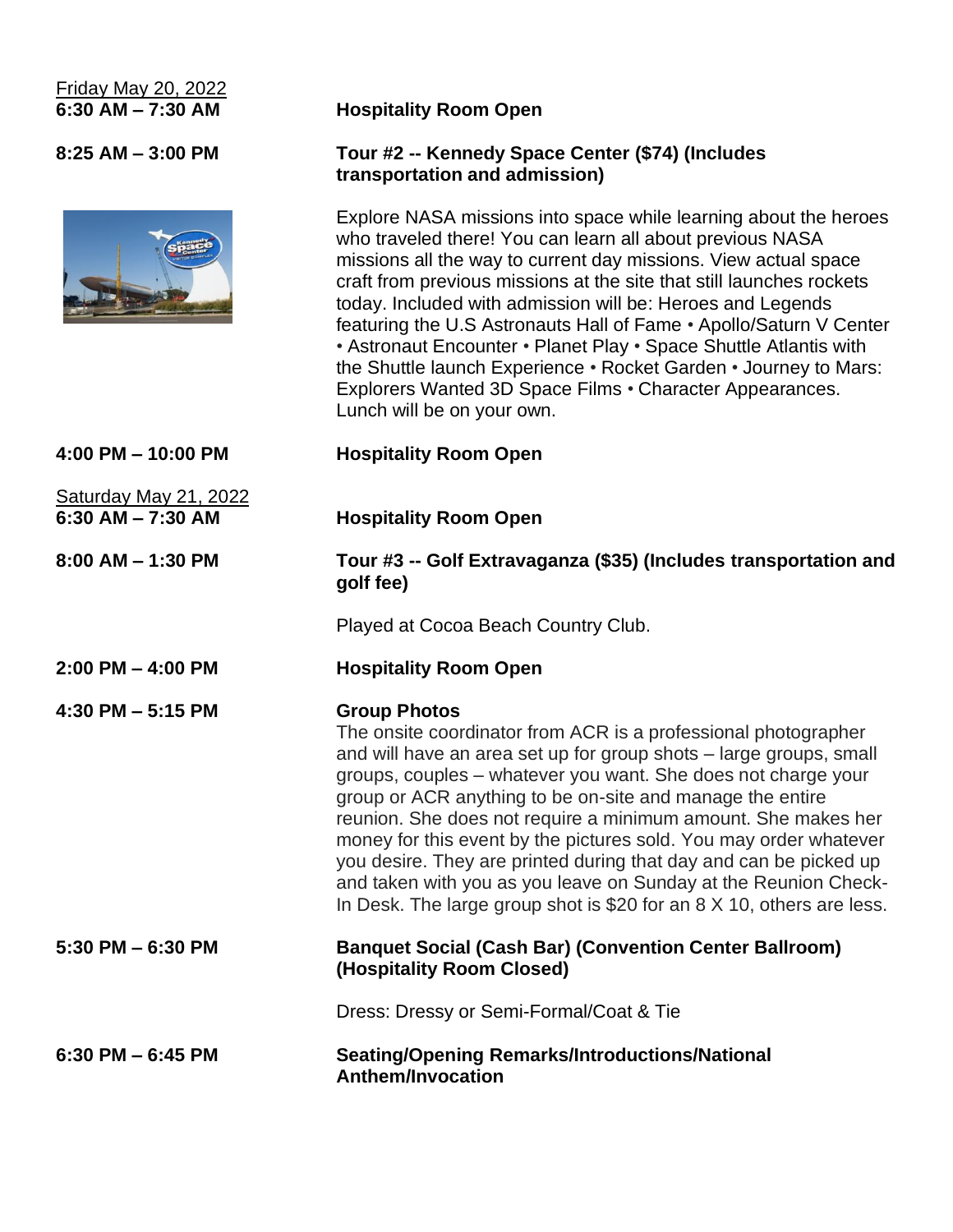| $6:45$ PM $- 7:30$ PM                                | <b>Dinner served</b><br>\$42 -- Marinated London Broil with Red Wine Demi-Glaze<br>\$42 -- Boneless Chicken topped with Marsala, Sweet Marsala Wine<br>& Mushrooms<br>\$36 -- Pasta Primavera (Vegetarian)                      |
|------------------------------------------------------|---------------------------------------------------------------------------------------------------------------------------------------------------------------------------------------------------------------------------------|
|                                                      | All meals are served with a Radisson House Salad, Vegetable<br>Medley, Chef's choice of Potato, Rolls and Butter. Dessert will be<br>Key Lime Pie.                                                                              |
| $7:30$ PM $-7:45$ PM                                 | <b>Break</b>                                                                                                                                                                                                                    |
| $7:45$ PM $-9:30$ PM                                 | Program/Speaker/Entertainment/Closing                                                                                                                                                                                           |
| 10:00 PM - 11:00 PM                                  | <b>Hospitality Room Open</b>                                                                                                                                                                                                    |
| <b>Sunday May 22, 2022</b><br>$7:00$ AM $-$ 10:00 AM | <b>Farewell Breakfast – (\$17) (Convention Center Ballroom)</b><br>Scrambled eggs, biscuits and gravy, bacon, breakfast potatoes,<br>fresh cut fruit, breakfast pastries, cereals with milk, yogurt, juice,<br>coffee, and tea. |
| 11:00 AM                                             | <b>Check-out</b>                                                                                                                                                                                                                |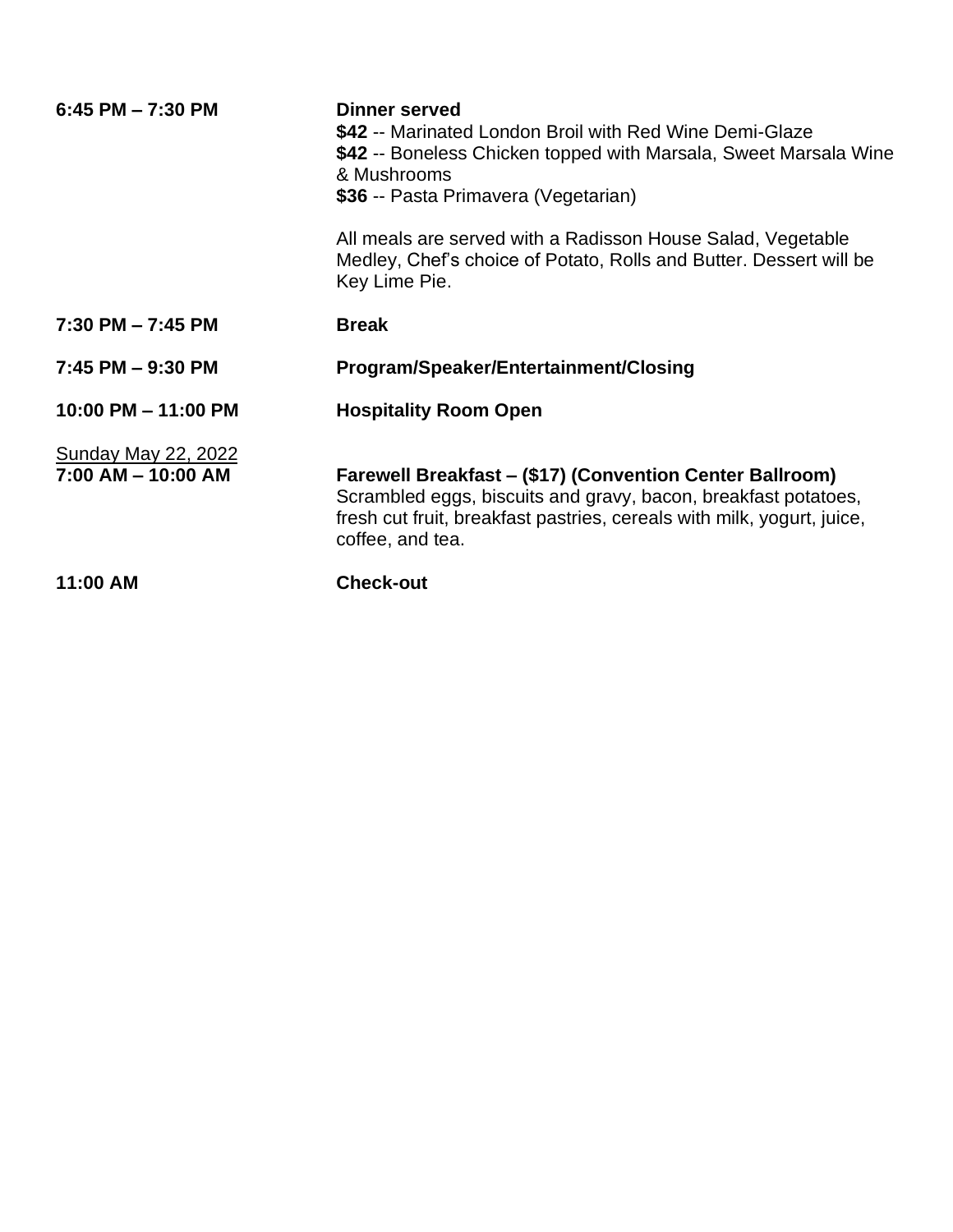**DUE APRIL 18, 2022 DUE APRIL 18, 2022**

 **Registration**

| 2022 AFTAC WORLDWIDE REUNION (2022 AFTAC WWR) |  |  |  |  |
|-----------------------------------------------|--|--|--|--|
|                                               |  |  |  |  |

**May 18 - 22, 2022**

**Cape Canaveral, FL**

*Please print clearly, as this name will be used on your Name Badge:*

|                                                                                                                                                            | State Cell Phone Cell Phone Cell Phone Cell Phone Cell Phone Cell Phone Cell Phone Cell Phone Cell Phone Cell Phone Cell Phone Cell Phone Cell Phone Cell Phone Cell Phone Cell Phone Cell Phone Cell Phone Cell Phone Cell Ph                                                                                      |
|------------------------------------------------------------------------------------------------------------------------------------------------------------|---------------------------------------------------------------------------------------------------------------------------------------------------------------------------------------------------------------------------------------------------------------------------------------------------------------------|
|                                                                                                                                                            |                                                                                                                                                                                                                                                                                                                     |
|                                                                                                                                                            |                                                                                                                                                                                                                                                                                                                     |
|                                                                                                                                                            |                                                                                                                                                                                                                                                                                                                     |
|                                                                                                                                                            |                                                                                                                                                                                                                                                                                                                     |
| Number of Persons X Cost per person = Total Cost                                                                                                           |                                                                                                                                                                                                                                                                                                                     |
|                                                                                                                                                            | Tour #1 -- HQ AFTAC Building (Please fill out the following form to attend this tour)                                                                                                                                                                                                                               |
|                                                                                                                                                            | $\frac{1}{2}$ $\frac{1}{2}$ $\frac{1}{2}$ $\frac{1}{2}$ $\frac{1}{2}$ $\frac{1}{2}$ $\frac{1}{2}$ $\frac{1}{2}$ $\frac{1}{2}$ $\frac{1}{2}$ $\frac{1}{2}$ $\frac{1}{2}$ $\frac{1}{2}$ $\frac{1}{2}$ $\frac{1}{2}$ $\frac{1}{2}$ $\frac{1}{2}$ $\frac{1}{2}$ $\frac{1}{2}$ $\frac{1}{2}$ $\frac{1}{2}$ $\frac{1}{2}$ |
| <b>Ice Breaker/Social</b>                                                                                                                                  |                                                                                                                                                                                                                                                                                                                     |
| Tour #2 -- Kennedy Space Center                                                                                                                            | $\overline{\textcircled{2}$ \$74.00 =                                                                                                                                                                                                                                                                               |
| Tour #3 -- Golf Extravaganza                                                                                                                               | $\frac{1}{2}$ (2 \$35.00 = $\frac{1}{2}$                                                                                                                                                                                                                                                                            |
| <b>Farewell Breakfast</b>                                                                                                                                  |                                                                                                                                                                                                                                                                                                                     |
|                                                                                                                                                            |                                                                                                                                                                                                                                                                                                                     |
| <b>Banquet</b><br><b>London Broil</b>                                                                                                                      |                                                                                                                                                                                                                                                                                                                     |
|                                                                                                                                                            | $\frac{1}{2}$ $\frac{1}{2}$ $\frac{1}{2}$ $\frac{1}{2}$ $\frac{1}{2}$ $\frac{1}{2}$ $\frac{1}{2}$ $\frac{1}{2}$ $\frac{1}{2}$ $\frac{1}{2}$ $\frac{1}{2}$ $\frac{1}{2}$ $\frac{1}{2}$ $\frac{1}{2}$ $\frac{1}{2}$ $\frac{1}{2}$ $\frac{1}{2}$ $\frac{1}{2}$ $\frac{1}{2}$ $\frac{1}{2}$ $\frac{1}{2}$ $\frac{1}{2}$ |
| <b>Chicken Marsala</b>                                                                                                                                     | $\overline{\textcircled{2} \text{ $42.00 = \_}}$                                                                                                                                                                                                                                                                    |
| Pasta Primavera (Vegetarian)                                                                                                                               | $\circledcirc$ \$36.00 =                                                                                                                                                                                                                                                                                            |
|                                                                                                                                                            |                                                                                                                                                                                                                                                                                                                     |
| Each attendee must pay this fee                                                                                                                            | Registration (Includes processing fee, hospitality room, speaker, and entertainment)                                                                                                                                                                                                                                |
|                                                                                                                                                            | $\frac{1}{2}$ and $\frac{1}{2}$ and $\frac{1}{2}$ and $\frac{1}{2}$ $\frac{1}{2}$ $\frac{1}{2}$ $\frac{1}{2}$ $\frac{1}{2}$ $\frac{1}{2}$ $\frac{1}{2}$ $\frac{1}{2}$ $\frac{1}{2}$ $\frac{1}{2}$ $\frac{1}{2}$ $\frac{1}{2}$ $\frac{1}{2}$ $\frac{1}{2}$ $\frac{1}{2}$ $\frac{1}{2}$ $\frac{1}{2}$ $\frac{1}{2}$   |
| <b>Emergency Contacts (Someone NOT attending the reunion please):</b>                                                                                      |                                                                                                                                                                                                                                                                                                                     |
|                                                                                                                                                            |                                                                                                                                                                                                                                                                                                                     |
|                                                                                                                                                            | Name: <u>Name: Name: Phone: Name: Relationship: Nelationship:</u>                                                                                                                                                                                                                                                   |
| Please identify any special accommodations you may need:                                                                                                   |                                                                                                                                                                                                                                                                                                                     |
|                                                                                                                                                            |                                                                                                                                                                                                                                                                                                                     |
|                                                                                                                                                            |                                                                                                                                                                                                                                                                                                                     |
|                                                                                                                                                            |                                                                                                                                                                                                                                                                                                                     |
| SEND THIS FORM & A CHECK (PAYABLE TO "A COMPLETE REUNION") FOR THE                                                                                         |                                                                                                                                                                                                                                                                                                                     |
| <b>TOTAL AMOUNT TO:</b><br>$\mathcal{L}^{\text{max}}_{\text{max}}$ and $\mathcal{L}^{\text{max}}_{\text{max}}$ and $\mathcal{L}^{\text{max}}_{\text{max}}$ |                                                                                                                                                                                                                                                                                                                     |
| 2022 AFTAC WWR                                                                                                                                             | Contact Sherry or Carly at 719.380.1412                                                                                                                                                                                                                                                                             |
| c/o A Complete Reunion                                                                                                                                     | email us at sherry@acompletereunion.com or                                                                                                                                                                                                                                                                          |
| 2220 Glenwood Cir                                                                                                                                          | carly.acompletereunion@gmail.com and visit our website at                                                                                                                                                                                                                                                           |
| <b>Colorado Springs, CO 80909</b>                                                                                                                          | www.acompletereunion.com                                                                                                                                                                                                                                                                                            |
| <b>Refund Policy:</b>                                                                                                                                      |                                                                                                                                                                                                                                                                                                                     |
|                                                                                                                                                            | **Cancellation before April 18, 2022 will receive a full refund minus \$18.00 processing fee.                                                                                                                                                                                                                       |
|                                                                                                                                                            | ** There will be no refund after that date. All tours must have a minimum number of people per                                                                                                                                                                                                                      |
| tour.                                                                                                                                                      |                                                                                                                                                                                                                                                                                                                     |
| ** If you register for a tour and do not attend, you will NOT receive any refund.                                                                          |                                                                                                                                                                                                                                                                                                                     |
|                                                                                                                                                            | **You will receive a confirmation letter detailing your selections within 7-10 days of us                                                                                                                                                                                                                           |
| receiving it.                                                                                                                                              |                                                                                                                                                                                                                                                                                                                     |